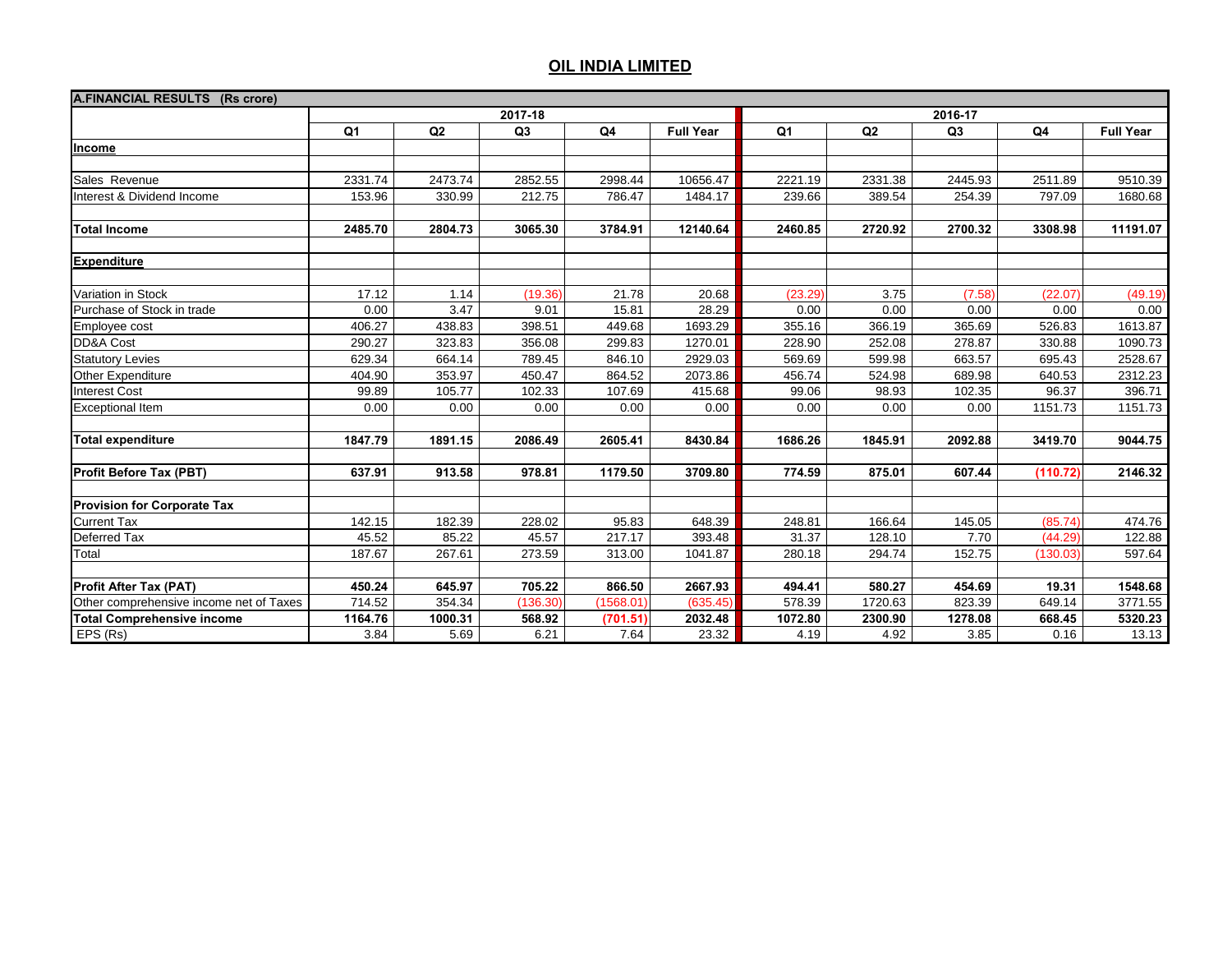| <b>B.PHYSICAL QTY</b> |                |       |                |       |                  |                |       |       |       |                  |  |  |
|-----------------------|----------------|-------|----------------|-------|------------------|----------------|-------|-------|-------|------------------|--|--|
|                       |                |       | 2017-18        |       |                  | 2016-17        |       |       |       |                  |  |  |
|                       | Q <sub>1</sub> | Q2    | Q <sub>3</sub> | Q4    | <b>Full Year</b> | Q <sub>1</sub> | Q2    | Q3    | Q4    | <b>Full Year</b> |  |  |
| 1. Production         |                |       |                |       |                  |                |       |       |       |                  |  |  |
| Crude Oil (MMT)       |                |       |                |       |                  |                |       |       |       |                  |  |  |
| - OIL                 | 0.842          | 0.847 | 0.854          | 0.828 | 3.371            | 0.798          | 0.807 | 0.822 | 0.825 | 3.252            |  |  |
| $-JV$                 | 0.004          | 0.005 | 0.004          | 0.004 | 0.017            | 0.005          | 0.004 | 0.005 | 0.005 | 0.019            |  |  |
| Condensate            | 0.002          | 0.002 | 0.002          | 0.000 | 0.006            | 0.000          | 0.000 | 0.004 | 0.002 | 0.006            |  |  |
| Total (incl. JV)      | 0.848          | 0.854 | 0.860          | 0.832 | 3.394            | 0.803          | 0.811 | 0.831 | 0.832 | 3.277            |  |  |
| Gas (BCM)             |                |       |                |       |                  |                |       |       |       |                  |  |  |
| - OIL                 | 0.724          | 0.764 | 0.708          | 0.685 | 2.882            | 0.731          | 0.743 | 0.738 | 0.725 | 2.937            |  |  |
| $-JV$                 | 0.000          | 0.001 | 0.005          | 0.006 | 0.012            | 0.000          | 0.000 | 0.000 | 0.000 | 0.000            |  |  |
| Total (incl. JV)      | 0.724          | 0.765 | 0.713          | 0.691 | 2.894            | 0.731          | 0.743 | 0.738 | 0.725 | 2.937            |  |  |
| O+OEG (MMT)           | 1.572          | 1.619 | 1.573          | 1.523 | 6.288            | 1.534          | 1.554 | 1.569 | 1.557 | 6.214            |  |  |
| LPG (TMT)             | 5.300          | 9.381 | 9.926          | 9.503 | 34.110           | 7.905          | 8.567 | 9.424 | 8.684 | 34.580           |  |  |
|                       |                |       |                |       |                  |                |       |       |       |                  |  |  |
| 2.Sales               |                |       |                |       |                  |                |       |       |       |                  |  |  |
| Crude Oil (MMT)       |                |       |                |       |                  |                |       |       |       |                  |  |  |
| - OIL                 | 0.814          | 0.836 | 0.828          | 0.824 | 3.302            | 0.780          | 0.808 | 0.813 | 0.794 | 3.195            |  |  |
| $-JV$                 | 0.004          | 0.005 | 0.004          | 0.004 | 0.017            | 0.005          | 0.004 | 0.006 | 0.005 | 0.020            |  |  |
| Condensate            | 0.002          | 0.002 | 0.004          | 0.000 | 0.008            | 0.000          | 0.000 | 0.003 | 0.003 | 0.006            |  |  |
| Total (incl. JV)      | 0.820          | 0.843 | 0.836          | 0.828 | 3.327            | 0.785          | 0.812 | 0.822 | 0.802 | 3.221            |  |  |
| Gas Sales (BCM)       |                |       |                |       |                  |                |       |       |       |                  |  |  |
| - OIL                 | 0.595          | 0.634 | 0.597          | 0.580 | 2.406            | 0.606          | 0.614 | 0.601 | 0.591 | 2.412            |  |  |
| $-JV$                 | 0.000          | 0.001 | 0.005          | 0.003 | 0.009            | 0.000          | 0.000 | 0.000 | 0.000 | 0.000            |  |  |
| Total (incl. JV)      | 0.595          | 0.635 | 0.602          | 0.583 | 2.415            | 0.606          | 0.614 | 0.601 | 0.591 | 2.412            |  |  |
|                       |                |       |                |       |                  |                |       |       |       |                  |  |  |
| LPG (TMT)             | 4.821          | 9.699 | 9.861          | 9.475 | 33.856           | 7.883          | 8.644 | 9.147 | 8.958 | 34.632           |  |  |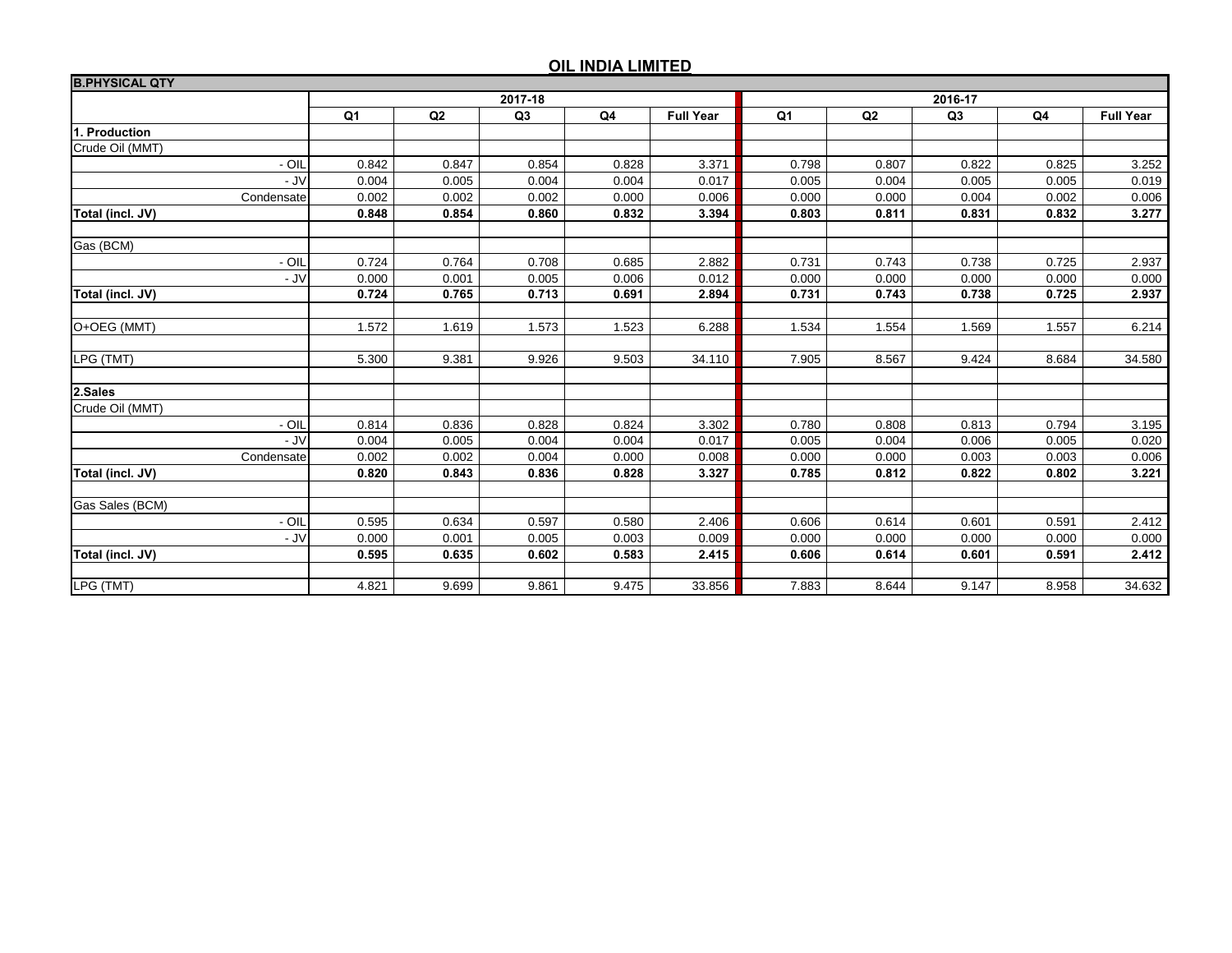| <b>C. FINANCIAL FIGURES (Rs crore)</b> |                |         |         |                |                  |                |                |         |                |                  |  |
|----------------------------------------|----------------|---------|---------|----------------|------------------|----------------|----------------|---------|----------------|------------------|--|
|                                        |                |         | 2017-18 |                |                  | 2016-17        |                |         |                |                  |  |
|                                        | Q <sub>1</sub> | Q2      | Q3      | Q <sub>4</sub> | <b>Full Year</b> | Q <sub>1</sub> | Q <sub>2</sub> | Q3      | Q <sub>4</sub> | <b>Full Year</b> |  |
| <b>Crude Oil Sales</b>                 |                |         |         |                |                  |                |                |         |                |                  |  |
| - Excl JV                              | 1799.11        | 1918.28 | 2265.06 | 2446.73        | 8429.19          | 1598.14        | 1711.07        | 1915.61 | 1987.15        | 7211.97          |  |
| -JV                                    | 9.46           | 9.21    | 8.72    | 10.43          | 37.82            | 7.03           | 9.96           | 12.73   | 11.53          | 41.25            |  |
| Total (incl. JV)                       | 1808.57        | 1927.49 | 2273.79 | 2457.16        | 8467.01          | 1605.17        | 1721.03        | 1928.34 | 1998.68        | 7253.22          |  |
| <b>Gas Sales</b>                       |                |         |         |                |                  |                |                |         |                |                  |  |
| - Excl JV                              | 296.07         | 305.15  | 326.73  | 314.97         | 1242.92          | 365.41         | 372.07         | 298.67  | 295.18         | 1331.33          |  |
| -JV                                    | 0.00           | 0.67    | 3.24    | 4.95           | 8.86             | 0.00           | 0.00           | 0.00    | 0.00           | 0.00             |  |
| Total (incl. JV)                       | 296.07         | 305.82  | 329.97  | 319.92         | 1251.78          | 365.41         | 372.07         | 298.67  | 295.18         | 1331.33          |  |
|                                        |                |         |         |                |                  |                |                |         |                |                  |  |
| <b>LPG</b>                             | 17.91          | 27.84   | 38.06   | 37.07          | 120.88           | 22.21          | 22.14          | 26.03   | 32.96          | 103.34           |  |
| Condensate                             | 7.09           | 7.08    | 10.15   | 8.51           | 32.83            | 0.18           | 0.11           | 11.81   | 9.59           | 21.69            |  |
| <b>Transportation Income</b>           | 96.64          | 93.17   | 100.46  | 75.31          | 365.58           | 97.57          | 86.97          | 95.18   | 76.46          | 356.18           |  |
| Total Excl. JV                         | 121.64         | 128.09  | 148.67  | 120.89         | 519.29           | 119.96         | 109.22         | 133.02  | 119.01         | 481.21           |  |
| JV Share                               | 0.00           | 0.00    | 0.00    | 0.00           | 0.00             | 0.00           | 0.00           | 0.00    | 0.00           | 0.00             |  |
| Total Incl. JV                         | 121.64         | 128.09  | 148.67  | 120.89         | 519.29           | 119.96         | 109.22         | 133.02  | 119.01         | 481.21           |  |
|                                        |                |         |         |                |                  |                |                |         |                |                  |  |
| Income from Renewable resources        | 40.69          | 39.28   | 16.86   | 19.73          | 116.56           | 40.44          | 38.07          | 12.69   | 21.13          | 112.33           |  |
|                                        |                |         |         |                |                  |                |                |         |                |                  |  |
| Income from OFC Fibre Leasing          | 3.27           | 3.25    | 3.25    | 3.50           | 13.27            | 2.33           | 2.33           | 3.65    | 3.18           | 11.49            |  |
|                                        |                |         |         |                |                  |                |                |         |                |                  |  |
| <b>Sale Revenue</b>                    | 2270.24        | 2403.93 | 2772.54 | 2921.20        | 10367.91         | 2133.31        | 2242.72        | 2376.37 | 2437.18        | 9189.58          |  |
|                                        |                |         |         |                |                  |                |                |         |                |                  |  |
| Claim towards Natural Gas Subsidy      | 58.02          | 67.72   | 78.37   | 75.46          | 279.57           | 85.70          | 86.23          | 67.93   | 70.21          | 310.07           |  |
| <b>Income from Services</b>            | 3.48           | 2.09    | 1.64    | 1.78           | 8.99             | 2.18           | 2.43           | 1.63    | 4.50           | 10.74            |  |
| <b>Other Operating Income</b>          | 61.50          | 69.81   | 80.01   | 77.24          | 288.56           | 87.88          | 88.66          | 69.56   | 74.71          | 320.81           |  |
|                                        |                |         |         |                |                  |                |                |         |                |                  |  |
| <b>Revenue from operations</b>         | 2331.74        | 2473.74 | 2852.55 | 2998.44        | 10656.47         | 2221.19        | 2331.38        | 2445.93 | 2511.89        | 9510.39          |  |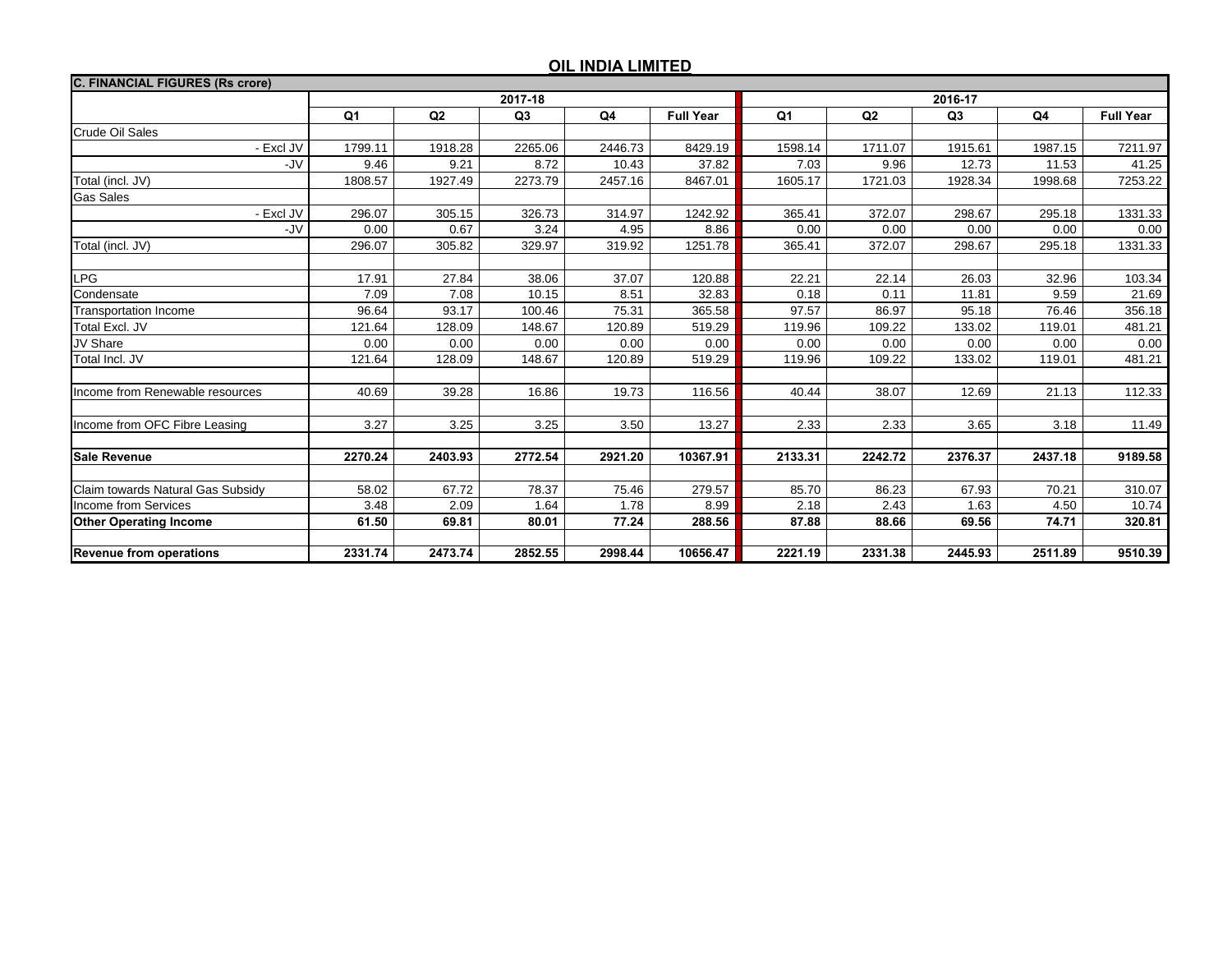| D. DDA COST (Rs crore)                 |                |         |        |                |                  |                |        |                |                |                  |
|----------------------------------------|----------------|---------|--------|----------------|------------------|----------------|--------|----------------|----------------|------------------|
|                                        |                | 2016-17 |        |                |                  |                |        |                |                |                  |
|                                        | Q <sub>1</sub> | Q2      | Q3     | Q <sub>4</sub> | <b>Full Year</b> | Q <sub>1</sub> | Q2     | Q <sub>3</sub> | Q <sub>4</sub> | <b>Full Year</b> |
|                                        |                |         |        |                |                  |                |        |                |                |                  |
| Depreciation                           | 54.45          | 61.17   | 83.66  | 130.11         | 329.39           | 41.98          | 45.68  | 45.57          | 77.96          | 211.19           |
| Depletion                              | 232.16         | 258.85  | 268.82 | 160.99         | 920.82           | 183.44         | 202.33 | 229.26         | 248.78         | 863.81           |
| Amortization                           | 3.66           | 3.81    | 3.60   | 8.73           | 19.80            | 3.48           | 4.07   | 4.04           | 4.14           | 15.73            |
|                                        |                |         |        |                |                  |                |        |                |                |                  |
| <b>Total</b>                           | 290.27         | 323.83  | 356.08 | 299.83         | 1270.01          | 228.90         | 252.08 | 278.87         | 330.88         | 1090.73          |
| <b>E. STATUTORY LEVIES (Rs crore)</b>  |                |         |        |                |                  |                |        |                |                |                  |
|                                        |                |         |        |                |                  |                |        |                |                |                  |
| Royalty                                | 322.39         | 337.09  | 404.20 | 430.26         | 1493.94          | 295.58         | 307.45 | 336.83         | 357.28         | 1297.14          |
| Cess                                   | 306.95         | 327.05  | 385.25 | 415.84         | 1435.09          | 274.11         | 292.53 | 326.74         | 338.15         | 1231.53          |
| <b>Total</b>                           | 629.34         | 664.14  | 789.45 | 846.10         | 2929.03          | 569.69         | 599.98 | 663.57         | 695.43         | 2528.67          |
|                                        |                |         |        |                |                  |                |        |                |                |                  |
| <b>Royalty</b>                         |                |         |        |                |                  |                |        |                |                |                  |
| Onshore                                |                |         |        |                |                  |                |        |                |                |                  |
| - Crude Oil                            | 290.05         | 302.93  | 366.70 | 394.20         | 1353.88          | 254.05         | 265.20 | 303.28         | 323.79         | 1146.32          |
| - Natural Gas                          | 32.34          | 34.16   | 37.50  | 36.06          | 140.06           | 41.53          | 42.25  | 33.55          | 33.49          | 150.82           |
| <b>Total</b>                           | 322.39         | 337.09  | 404.20 | 430.26         | 1493.94          | 295.58         | 307.45 | 336.83         | 357.28         | 1297.14          |
| <b>F. OTHER EXPENDITURE (Rs crore)</b> |                |         |        |                |                  |                |        |                |                |                  |
|                                        |                |         |        |                |                  |                |        |                |                |                  |
| Provisions                             | 42.80          | 15.12   | 49.77  | 370.17         | 477.86           | 49.47          | 82.23  | 308.29         | 145.66         | 585.65           |
| Consumption of materials               | 49.12          | 47.25   | 54.96  | 65.19          | 216.52           | 55.07          | 59.01  | 64.08          | 50.13          | 228.29           |
| Cost of support services               | 205.46         | 194.67  | 248.04 | 278.77         | 926.94           | 233.47         | 193.27 | 228.20         | 232.68         | 887.62           |
| Insurance, rent, CSR, sundry exps.etc. | 59.92          | 73.77   | 47.67  | 81.16          | 262.52           | 56.90          | 74.40  | 87.57          | 120.96         | 339.83           |
| exploration cost written off           | 47.60          | 23.16   | 50.03  | 69.23          | 190.02           | 61.83          | 116.07 | 1.84           | 91.10          | 270.84           |
|                                        |                |         |        |                |                  |                |        |                |                |                  |
| <b>Total</b>                           | 404.90         | 353.97  | 450.47 | 864.52         | 2073.86          | 456.74         | 524.98 | 689.98         | 640.53         | 2312.23          |